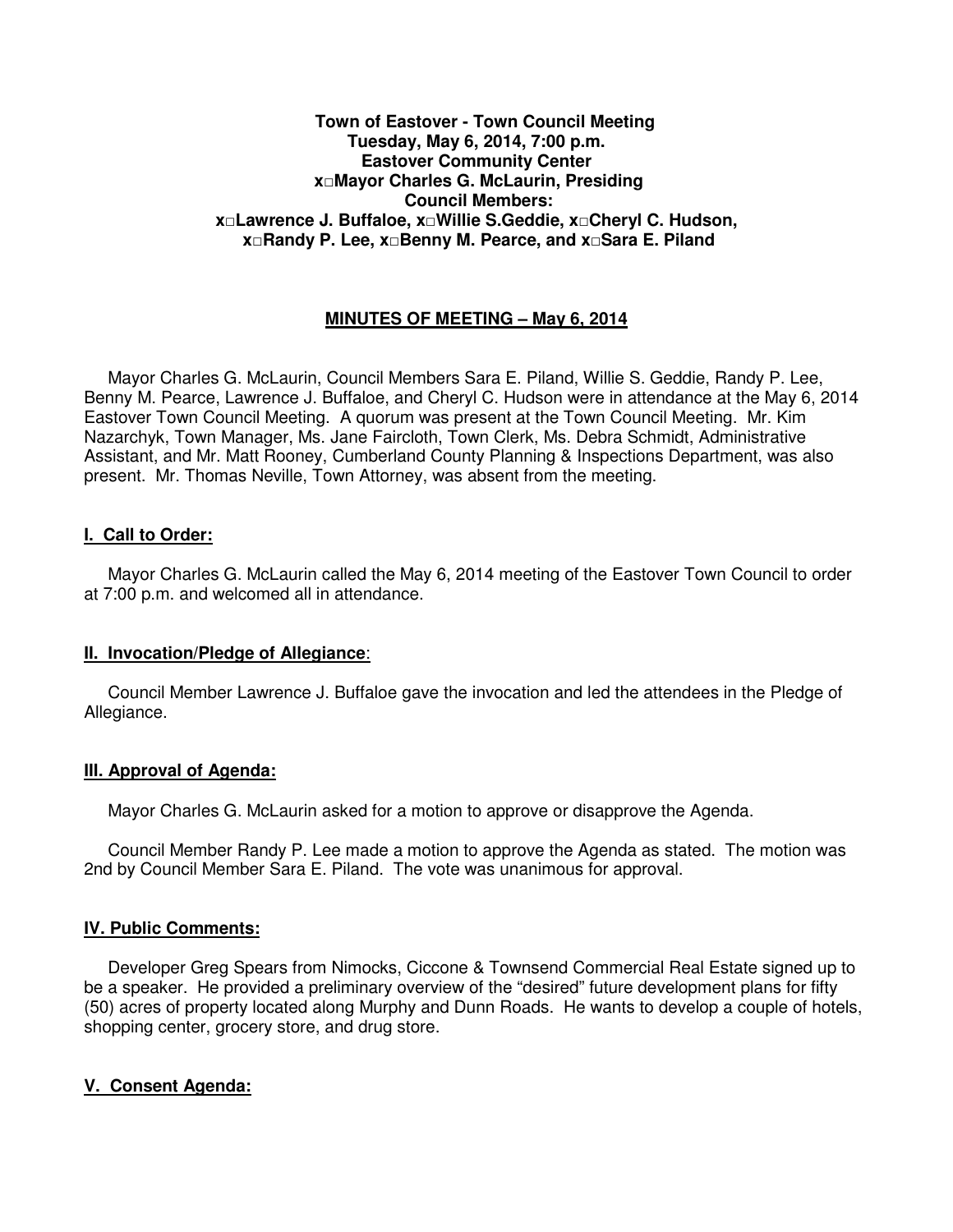- 1. Consider approval of the Minutes for the April 1, 2014 Town Council Meeting.
- 2. Consider approval of the Minutes for the April 15, 2014 Special Town Council Meeting.
- 3. Consider approval of the March 31, 2014 Financial Report.

Mayor Charles G. McLaurin asked for a motion to approve or disapprove the Consent Agenda.

 Council Member Cheryl C. Hudson made a motion to approve the Consent Agenda as stated. The motion was 2<sup>nd</sup> by Council Member Lawrence J. Buffaloe. The vote was unanimous for approval.

# **VI. Discussion Agenda:**

### **Agenda Item #1**

# **CASE NO. 14-031: CONSIDERATION OF THE KINLAW V. JACOBS PROPERTY, SUBDIVISION REVIEW, COUNTY SUBDIVISION ORDINANCE; ZONING: R6A; TOTAL ACREAGE: 4.75 +/-; LOCATION: 4053 & 4085 DUNN ROAD. (EASTOVER).**

 Mr. Matt Rooney, Cumberland County Planning & Inspections Department, presented Case No. 14-031. Mr. Matt Rooney stated that the developer is requesting approval of a three lot subdivision with two existing dwellings on two of the proposed lots. The subject property is 320.00 feet of road frontage along U.S. Highway 301 (Dunn Road) and currently zoned R6A and meets all the zoning conditions. The R6A zoning district allows for single family manufactured and mobile home parks. Mr. Rooney stated that a rezoning is not being presented to the Council, only a subdivision of the land in the commercial district. Eastover Sanitary District will provide the water and sewer.

 Mr. Kinlaw V. Jacobs, property owner, briefed the Council that at a later date, he intends to present a rezoning for Lot 1(3.39 acres) to build 2 businesses on the commercial property (expansion of Jacobs Construction and a mini self-storage facility). He has two (2) years to meet all the conditions and present the final plat on record. Lots 2 (0.55 acres) and 3 (0.81 acres) will remain R6A. Surveyor Sammy Cain presented the subdivision of the lots to the Planning Department prior to the rezoning request for Lot 1 from R6A to C1P.

 Council Member Sara E. Piland recommended that Mr. Kinlaw V. Jacobs meet with the Cumberland County Planning Staff and come back to the Council for rezoning of Lot 1 from R6A to C1P (Commercial Property).

 Council Member Benny M. Pearce made a motion to approve **CASE NO 14-031** as presented. The motion was 2<sup>nd</sup> by Council Member Lawrence J. Buffaloe. The vote was unanimous for approval.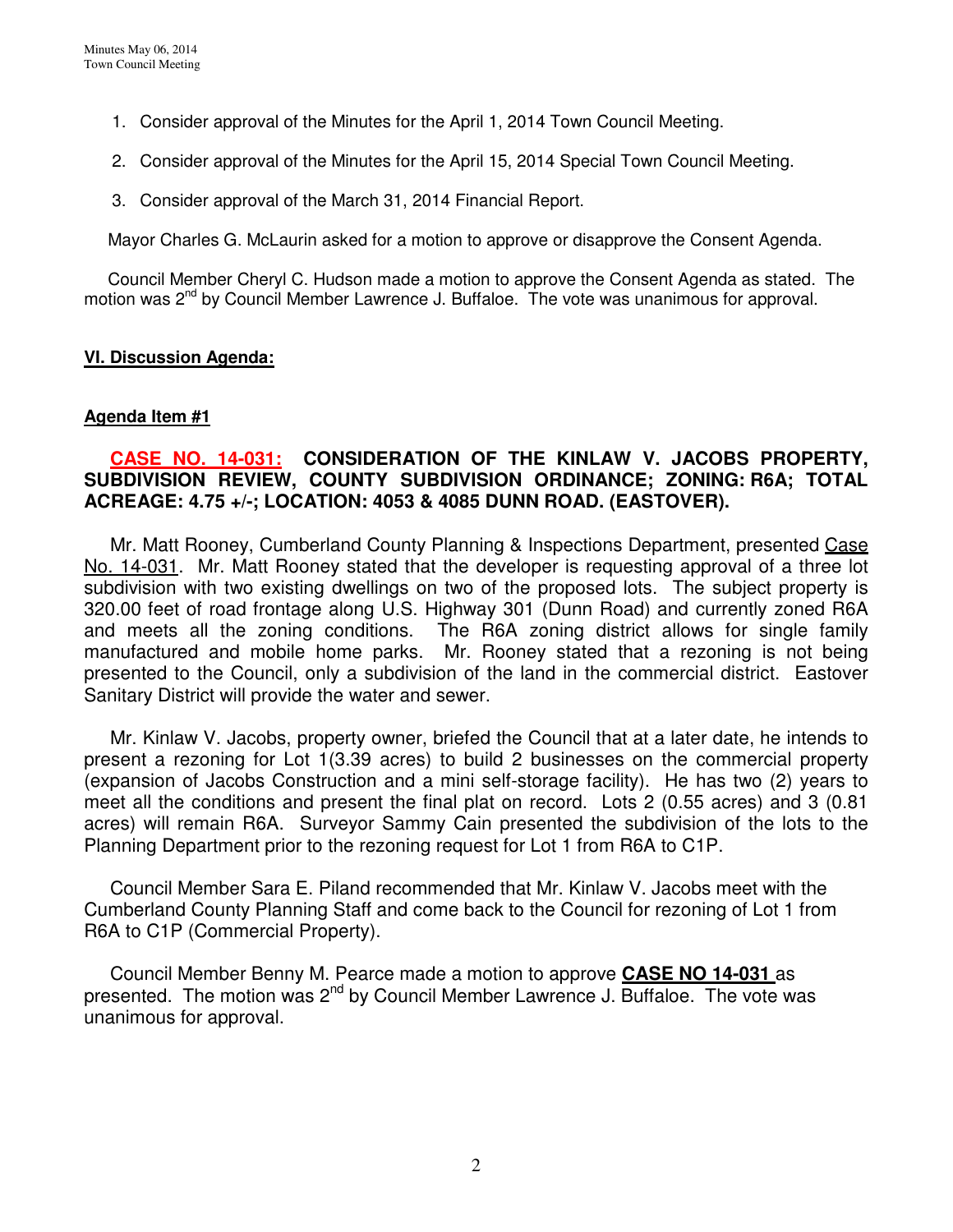# **Agenda Item #2**

# **Presentation of 2014-2015 Budget.**

 Mr. Kim Nazarchyk, Town Manager, presented the 2014-2015 Proposed Budget to the Council. He stated that the Town of Eastover is entering its eighth year of incorporation, and remains in excellent financial shape. The current tax rate will remain at \$0.205 per \$100.00 valuation, and has remained at this level since the first date of operations. The Town Council continues to exhibit excellent financial management, and no increase is planned for the coming fiscal year.

 The Town Manager also stated that in the proposed 2014-2015 Budget, the Town will continue to provide the five basic services of Fire Protection, Police Protection, Parks and Recreation Services, Street Lights, and Zoning. These services will remain at the current level of delivery.

The Town Manager presented the 2014-2015 **Priorities** as shown below:

 **Safety**: From our tax rate of \$0.205, the Eastover and Vander Volunteer Fire Departments share \$0.10 (based on property values within their respective fire districts) for fire protection. An additional half cent goes to the Cumberland County Fire Chief's Fund.

 Police service is provided through contract with the Cumberland County Sheriff's Office with a designated deputy from 8:00 A.M. until 5:00 P.M., Monday through Friday. Coverage for remaining hours is provided by the deputies on routine patrol for this part of the County. Funds have been budgeted to hire additional deputies for the Town limits as needed, and dual coverage is provided during the month of December.

**Parks & Recreation:** Open spaces, healthy lifestyles, and people to people relationships are valued in the Town of Eastover. Talley Woodland Park provides a setting for friends and family to come together and enjoy the natural environment and wildlife of this tiny corner of our Town, or just to relax. This budget provides for the maintenance and improvement of the park.

 The Town's continuing contribution to the expansion of the Eastover Ball Park complex provides opportunities for exercise on the ball diamonds, or jogging/walking on the quarter mile track around the soccer field. Funds have been allocated for the possible purchase of land to expand the current facility.

 The 2014-15 Budget is also postured to support the Town's construction of the New Town Hall Building across from the Eastover Community Center.

 The Town Manager stated that under **"Budget Policy"**, the Fiscal Year 2014-2015 Budget Process was approached with consideration for the goals and values of the Eastover Town Council, and statutory requirements from the State of North Carolina regarding municipal budgets:

- In accordance with North Carolina State Law, the Budget is balanced between revenues and expenditures.
- The Town of Eastover will receive 22.89% of all Ad Valorem Taxes collected for the coming year. The remainder will be distributed as follows: 48.78% to the Eastover and Vander Volunteer Fire Depts., 2.44% to the County Special Fire Chief's Fund, 24.39% to Fayetteville/Cumberland Parks & Recreation, and 1.50% to Cumberland County for billing and collection of property taxes.
- Funds have been budgeted toward the Town's reserves (Fund Balance).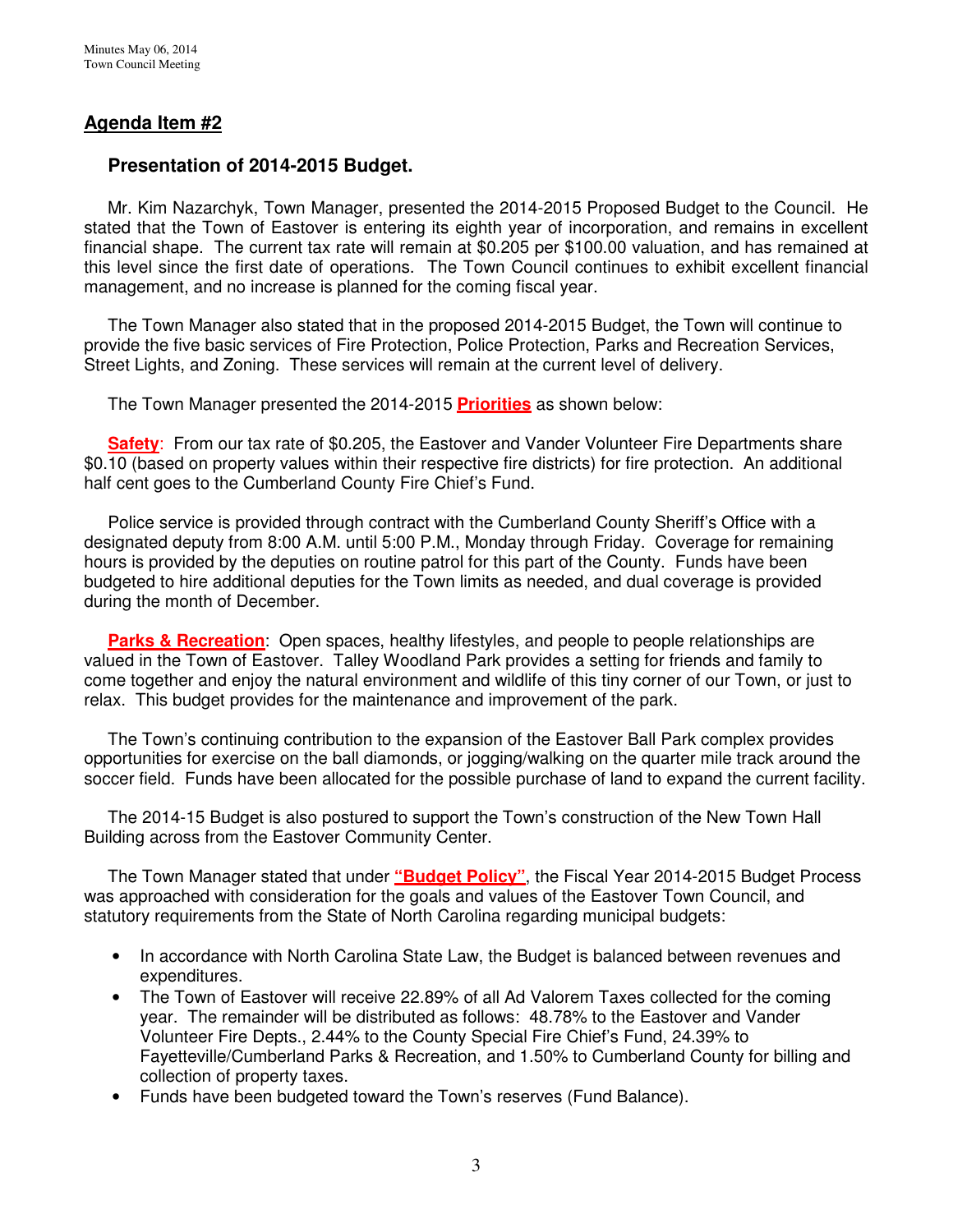The Town Manager presented the **"Budget Highlights"** as shown below:

# **Revenues:**

- Taxes Current Year is based on a 98% collection ratio of the \$296,350,495 value of Personal, Real, and Public Service properties within the Town limits.
- Local Option Sales Tax will provide the major revenue for Town operations, along with the N.C. Franchise Tax.

# **Expenditures:**

- Salaries/Administration includes a proposed 2.5% Cost of Living Adjustment (COLA) for the Eastover Town Clerk and three part-time employees.
- Professional Services includes estimated cost for the engineer's Storm Water Runoff Study for the entire corporate limits, and funding for an architect for initial work on design of the new Eastover Town Hall building.
- Future Land & Buildings includes funding for possible purchase of additional land for the expansion of the Eastover Ballpark facility
- Interest Due is budgeted for construction loan interest for the New Town Hall building.
- Police Department contains additional funding for 89 days of extra deputy coverage, with mileage, if warranted.

 Mr. Kim Nazarchyk, Town Manager, provided "Concerns and Issues" regarding the 2014-2015 Budget. The Town Manager stated that the 2014-2015 Budget represents a financially responsible plan for the Town of Eastover to provide existing services for the coming year. Assumptions were made in some categories, and mid-year adjustments may be required. Any significant changes will be reported to the Council throughout the year as quickly as they are identified.

 The Town Manager presented the potential issues that could affect the Budget in the upcoming year as shown below:

- Collection of Ad Valorem Taxes in Eastover has historically been very good. However, changing economic conditions greatly impact these funds.
- The North Carolina General Assembly has openly talked of overhauling the North Carolina Tax System which could reduce, or eliminate, funding from Powell Bill monies, N.C. Franchise Taxes, and N.C. Beer & Wine Taxes.

 In summary, Mr. Kim Nazarchyk stated that the 2014-2015 Budget is balanced in the amount of \$1,505,275, which is \$45,325 or 3.1% greater than last year's Budget. He also stated that the total Property Tax Valuation is \$296,350,495, and Current Year Taxes (10-301-00) are based on a 98% collection rate of \$0.205 per \$100.00 of value.

 Council Member Cheryl C. Hudson made a motion to accept the 2014-2015 Proposed Budget and requested that the Town Manager set up a Public Hearing on June 3, 2014 and advertise in the newspaper. The motion was  $2<sup>nd</sup>$  by Council Member Randy P. Lee. The vote was unanimous for approval.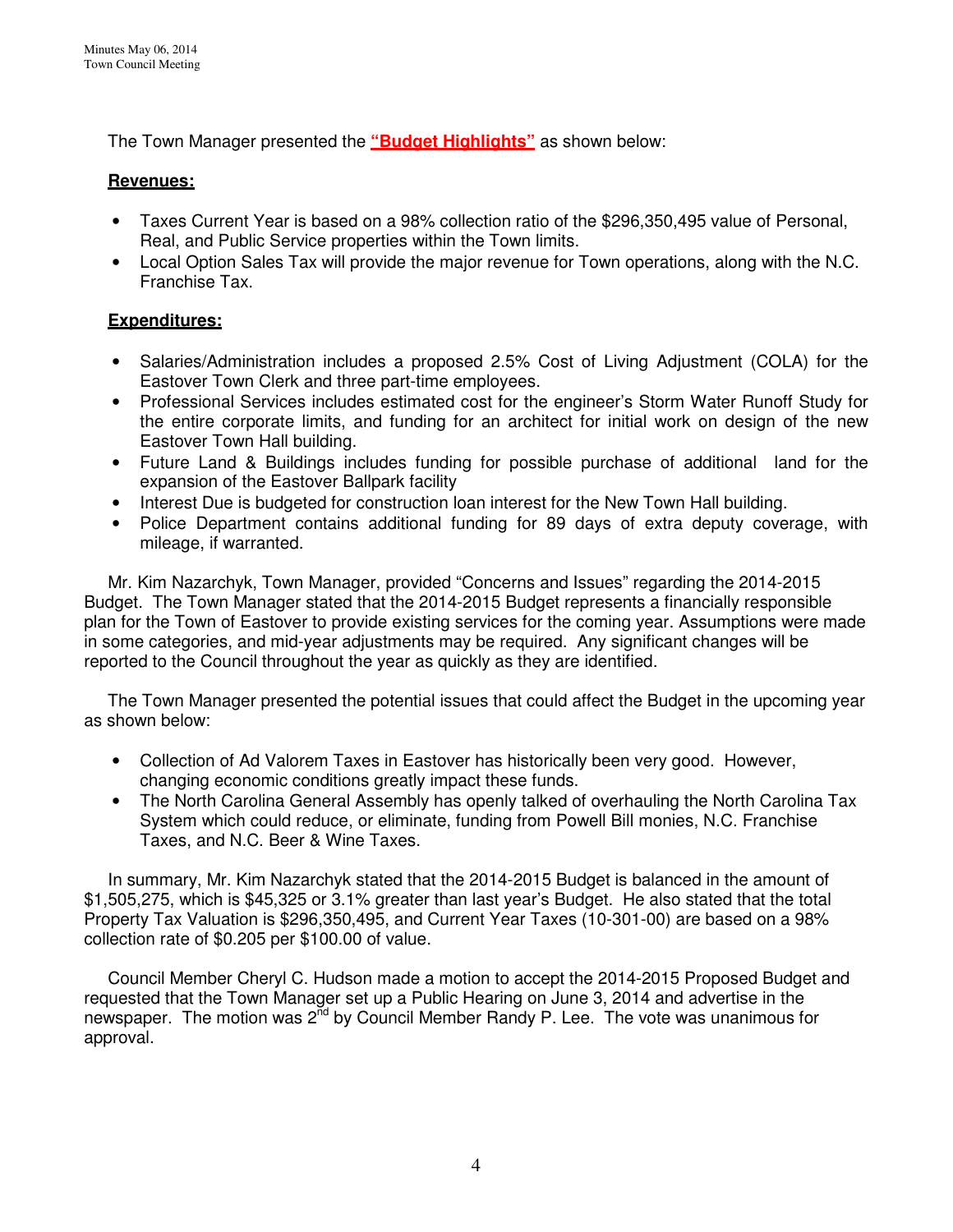### **Agenda Item #3**

#### **Discussion of School Road Maintenance**

 The Town Manager presented two proposals which he had received for School Street for road maintenance:

 1. Diamond Constructors, Inc. 2736 Gillespie Street, Fayetteville, N.C. 28306, will provide 80 tons of 9.5A asphalt paving @2", mobilization and heavy cleaning for estimated costs of \$9,996.00.

 2. Highland Paving Co., LLC, 1351 Wilmington Highway, Fayetteville, N.C. 28306 will remove and replace existing damaged asphalt, to include 1.5" tk. S9.5A resurfacing, and one mobilization for an estimated costs of \$10,467.60.

 The Town Manager stated that the Town has ten (10) years from Year 2011 to spend \$297,000.00 Powell Bill funding before the State will withdraw any funding.

 Council Member Randy P. Lee stated that Mr. Bill Hammond, maintenance engineer with Department of Transportation (DOT), recommends that we patch with asphalt on School Street since heavy trucks will be driving down Church Street during construction of the New Town Hall.

Council Member Randy P. Lee made a motion to patch School Street. The motion was  $2^{nd}$  by Council Member Sara E. Piland. The vote was unanimous for approval.

#### **Agenda Item #4**

#### **Discussion Regarding Town Attorney**

 Mr. Kim Nazarchyk stated that there was a concern regarding no legal representation at the Council meetings. A new independent contractor agreement has been submitted to Yarborough, Winters, & Neville, P.A. It will be effective on July 1, 2014. Mr. Neil Yarborough will serve as the primary Town Attorney with back up and supplementation being provided by Thomas Neville or Ad Winters. The Town Attorney will attend regular scheduled Council meetings and will receive the amount of Two Hundred Fifty Dollars (\$250.00) per month from the Town of Eastover as a retainer for his services. He is required to attend ten (10) Council meetings but will be paid for a total of 12 months.

 Council Member Cheryl C. Hudson made a motion to enter into agreement with Yarborough, Winters, & Neville, P.A. for legal representation as of July 1, 2014. The motion was  $2^{nd}$  by Council Member Willie S. Geddie. The vote was unanimous for approval.

### **Agenda Item #5**

#### **Discussion of Change in Council Meeting Dates for 2014-2015.**

 Mr. Kim Nazarchyk stated that he will present a resolution at the next session with the change in Council meeting dates for the remainder for the year.

 Council Member Benny M. Pearce made a comment that the change in the monthly Council meeting dates will require an advertisement in newspaper.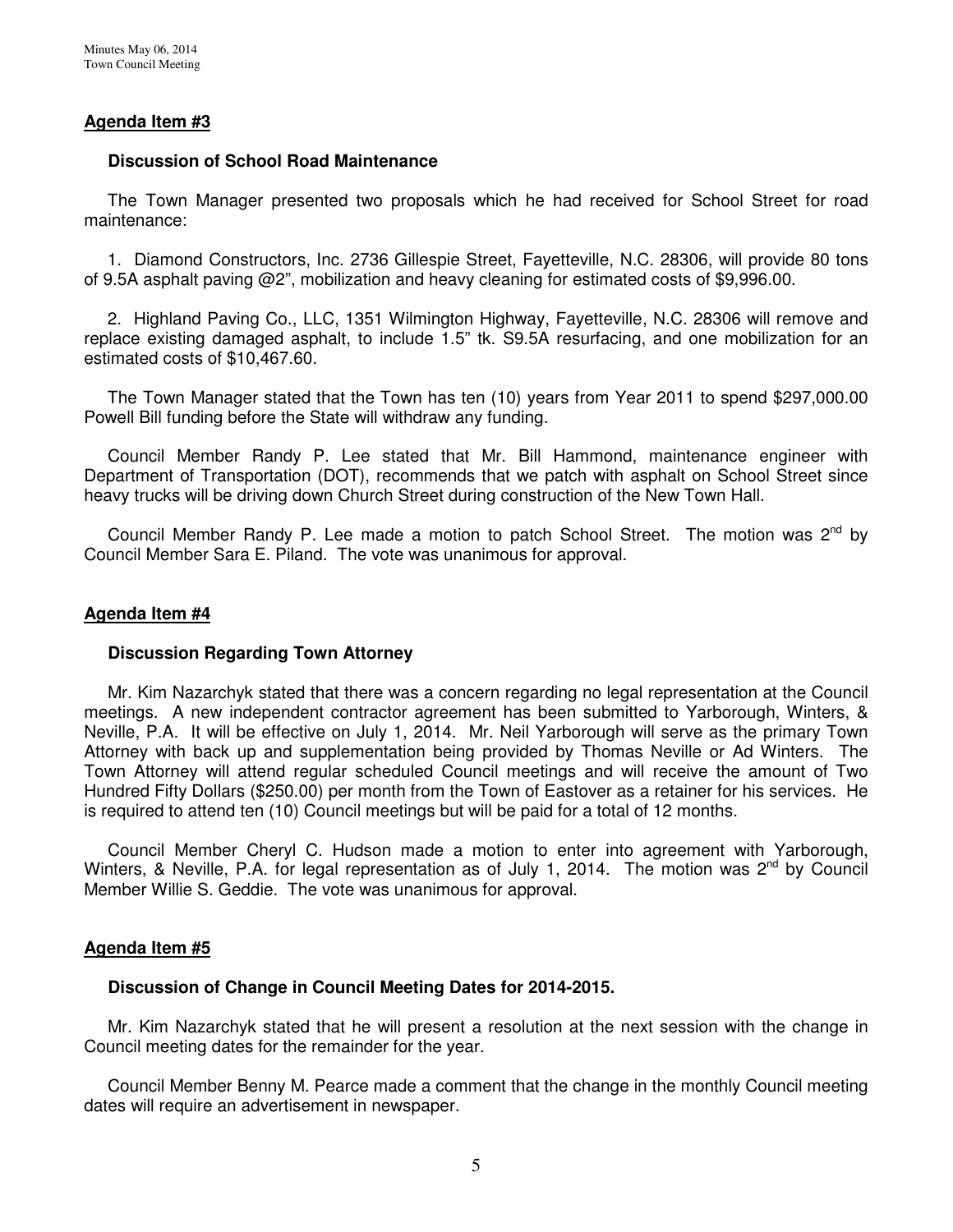### **Agenda Item #6**

### **Discussion of Loan Application to United States Department of Agriculture (USDA).**

 Mr. Kim Nazarchyk, Town Manager, reminded the Council Members that they have been looking at USDA for long term financing on the proposed Town Hall. He has met with USDA, received the package, and has an application which needs to be completed within forty-five (45) days and submitted to USDA by June 20, 2014. The Town Manager needs to send paperwork to several agencies for their review and concerns. The Town Manager is requesting that the Council take a formal vote to allow him to start this process and complete the paperwork. It is noncommittal, but he needs to contact several banks for loans and request approximately \$1,500,000.00 at a 30 year fixed interest rate. He needs to receive two rejection letters from the financial institutions before going to USDA. USDA will look at our fund balance and take half. Then they will add back any expenditure that is outside of the routine budget. That is the formula they will use for looking at the down payment. Right now, we have \$1,300,000.00 in fund balance that is not incumbent. It will be a smaller loan, but our reserve will come down.

 Council Member Sara E. Piland made a motion to authorize the Town Manager to initiate the loan application for the proposed Town Hall with United States Department of Agriculture (USDA). The motion was 2<sup>nd</sup> by Council Member Cheryl C. Hudson. The vote was unanimous for approval.

#### **Agenda Item #7**

#### **Discussion of Encroachments.**

 The Town Manager reminded the Council that at the last meeting they acknowledged the purchase of an encroachment along Mount Zion Church and formerly published it in the paper. It was \$225.00 for the smaller piece and \$450.00 for the larger piece. There were no upset bids.

Council Member Randy P. Lee made a motion to settle the encroachment. The motion was  $2^{nd}$  by Council Member Lawrence J. Buffaloe. The vote was unanimous for approval.

#### **Agenda Item #8**

#### **Discussion of Grant to Fire Department.**

 Danny Matthews, Eastover Fire Department discussed the budget requirement for updating the air packs. They currently have twenty-three (23) firefighter air packs which are only good for one individual and a thirty (30) minute time limit. Last year, the Town purchased the buddy breathing air packs for the Eastover Fire Department. They need to upgrade to the new buddy breathing air packs which includes an alarm and good supply of air for the firefighter. The new buddy breathing air packs costs \$7,000.00 and the refurbished buddy breathing air pack kit which meets 2007 code cost \$2,995.00 each. They need to replace fifty-two (52) bottles and purchase an additional six (6) packs at \$2,995.00 each with the buddy breathing system. The refurbished air packs will cost about \$18,000.00 with the buddy breathing system which includes additional bottles.

 Mr. Danny Matthews also stated that another funding issue is installation of a siren at the Eastover Ball Park which will cost \$3,000.00. It can be activated from the Cumberland County Emergency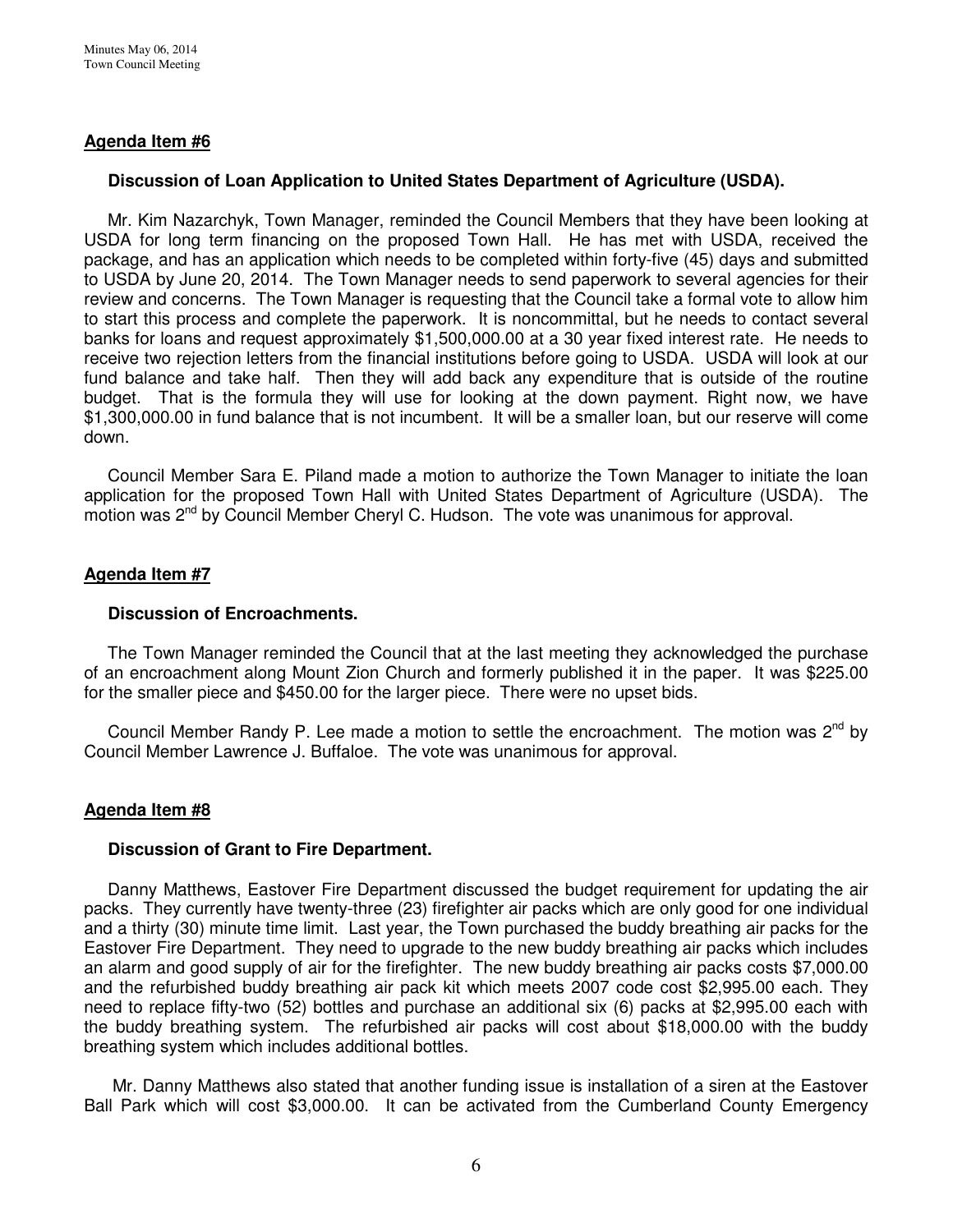dispatch, Eastover Fire Department, or the Eastover Ball Park for storm alerts, tornadoes, or other emergencies. The Eastover Fire Department has a budget of around \$400,000.00 which does not fall within the low income budget for state grants. The total budget request from the Eastover Fire Department is \$21,000.00 to cover the costs of the buddy air packs and siren.

 Town Manager stated that the Town currently has five-thousand (\$5,000.00) in grant funds and seven-thousand (\$7,500.00) in contingency funding to support the Eastover Fire Department. With Council permission, he can realign other monies to support the Eastover Fire Department purchase of six (6) buddy breathing air packs and installation of Ball Park siren for a total of \$21,000.00.

 Council Member Lawrence J. Buffaloe requested that the Eastover Fire Department come back to the session with additional information on the siren and if they have to use some of the \$18,000.00 allocated to the buddy breathing air packs, they will realign the monies until they can receive grants or work with the Ball Park and Civic Club on additional funding. Council Member Benny M. Pearce stated that this will have to be a separate motion.

 Council Member Benny M. Pearce made a motion to approve the \$18,000.00 so the Eastover Fire Department can buy the six (6) buddy breathing air packs. The motion was  $2^{nd}$  by Council Member Randy P. Lee. The vote was unanimous for approval.

### **IX. RECEIVE MAYOR'S UPDATE.**

 Mayor McLaurin stated that Heritage Day was a great success and the Town made a profit of \$7,000.00. The Mayor acknowledged that Ms. Helen Crumpler did a great job.

 Mayor McLaurin discussed the design for the gazebo. Council Member Randy P. Lee is working on receiving gazebo kit estimates. The Town Manager is going to contact Mr. Chris Frank to discuss the gazebo architect requirements with Council Member Randy P. Lee.

The Town Attorney is working on the paperwork for the Ball Park property purchase.

 Mayor McLaurin, Council Member Cheryl C. Hudson, and Mr. Kim Nazarchyk, Town Manager attended the Mayor's Coalition. Cumberland County did not sign the extension for the additional seven (7) years on an interlocal agreement regarding sales tax distribution with the municipalities.

# **X. RECEIVE TOWN COUNCIL UPDATE**

 Council Member Sara E. Piland has asked the Town Manager to provide his objectives and how they are being met. The Town Manager will send the completed information back to Council Member Sara E. Piland and she will share with the Council Members.

 Council Member Cheryl C. Hudson has spoken with the Town Manager about the purchase of Town of Eastover logo shirts to wear at Heritage Day and tour other towns. Council Member Sara E. Piland prefers that we each pay for our own shirt. Council Members agreed with purchase of your own shirt. The Town Manager is going to research the various types of shirts and prices. Only Town Council Members and staff will wear these shirts.

 Mayor McLaurin asked the Town Manager about the flags. The Town Manager is going to send out details on flags to the Council for review.